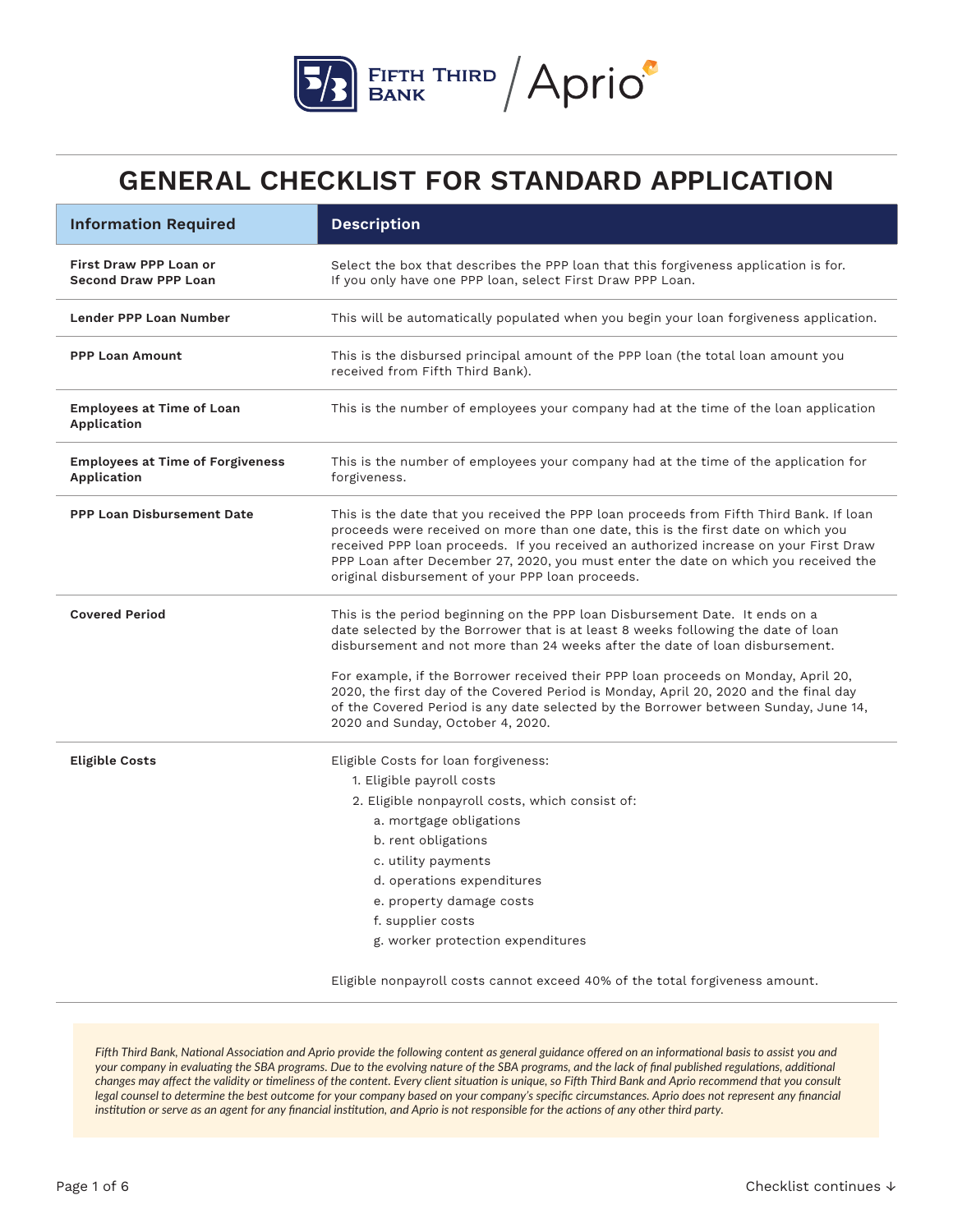

| <b>Information Required</b>                   | <b>Description</b>                                                                                                                                                                                                                                                                                                                                                                                                                                                                                                                                                                                                                                                                                                                                                                                                                                                                                                                               |
|-----------------------------------------------|--------------------------------------------------------------------------------------------------------------------------------------------------------------------------------------------------------------------------------------------------------------------------------------------------------------------------------------------------------------------------------------------------------------------------------------------------------------------------------------------------------------------------------------------------------------------------------------------------------------------------------------------------------------------------------------------------------------------------------------------------------------------------------------------------------------------------------------------------------------------------------------------------------------------------------------------------|
| <b>Payroll Costs</b>                          | Eligible payroll costs are described as follows:                                                                                                                                                                                                                                                                                                                                                                                                                                                                                                                                                                                                                                                                                                                                                                                                                                                                                                 |
|                                               | Cash Compensation: The sum of gross salary, gross wages, gross tips, gross<br>commissions, paid leave (vacation, family, medical or sick leave, not including leave<br>covered by the Families First Coronavirus Response Act), and allowances for dismissal<br>or separation paid or incurred during the Covered Period. Do not include qualified<br>wages taken into account in determining the Employer Retention Credit. For each<br>individual employee, the total amount of cash compensation eligible for forgiveness<br>may not exceed an annual salary of \$100,000, as prorated for the Covered Period.<br>For example, for an 8-week Covered Period, the maximum is \$15,385; for a 24-week<br>Covered Period, the maximum is \$46,154. You can only include compensation of<br>employees who were employed by the Borrower at any point during the Covered Period<br>and whose principal place of residence is in the United States. |
|                                               | Employee Benefits: The total amount paid by the Borrower for:                                                                                                                                                                                                                                                                                                                                                                                                                                                                                                                                                                                                                                                                                                                                                                                                                                                                                    |
|                                               | Employer contributions for employee group health, life, disability, vision,<br>1.<br>or dental insurance, including employer contributions to a self-insured,<br>employer-sponsored group health plan, but excluding any pre-tax or after-tax<br>contributions by employees. Do not add contributions for these benefits made on<br>behalf of a self-employed individual, general partners, or owner-employees of an<br>S-corporation, because such payments are already included in their compensation.                                                                                                                                                                                                                                                                                                                                                                                                                                         |
|                                               | 2. Employer contributions to employee retirement plans, excluding any<br>pre-tax or after-tax contributions by employees. Do not add employer retirement<br>contributions made on behalf of a self-employed individual or general partners,<br>because such payments are already included in their compensation.                                                                                                                                                                                                                                                                                                                                                                                                                                                                                                                                                                                                                                 |
|                                               | Employer state and local taxes paid by the Borrower and assessed on employee<br>3.<br>compensation (e.g., state unemployment insurance tax), excluding any taxes<br>withheld from employee earnings.                                                                                                                                                                                                                                                                                                                                                                                                                                                                                                                                                                                                                                                                                                                                             |
|                                               | Owner Compensation: Any amounts the Borrower paid to owners (owner-employees<br>(with an ownership stake of 5% or more), a self-employed individual, or general<br>partners). For each individual owner in total across all businesses, this amount is<br>capped at (a) \$20,833 (the 2.5-month equivalent of \$100,000 per year), or (b) the<br>2.5-month equivalent of the individual's applicable compensation in the year that<br>was used to calculate the loan amount (2019 or 2020), whichever is lower.                                                                                                                                                                                                                                                                                                                                                                                                                                  |
| <b>Business Mortgage Interest</b><br>Payments | Eligible costs relate to payments of mortgage interest (not including any prepayment<br>or payment of principal) on any business mortgage obligation on real or personal<br>property incurred before February 15, 2020.                                                                                                                                                                                                                                                                                                                                                                                                                                                                                                                                                                                                                                                                                                                          |
| <b>Business Rent or Lease Payments</b>        | Eligible costs relate to business rent or lease payments pursuant to lease agreements<br>for real or personal property in force before February 15, 2020.                                                                                                                                                                                                                                                                                                                                                                                                                                                                                                                                                                                                                                                                                                                                                                                        |
| <b>Business Utility Payments</b>              | Eligible costs relate to business payments for a service for the distribution of<br>electricity, gas, water, telephone, transportation, or internet access for which service<br>began before February 15, 2020.                                                                                                                                                                                                                                                                                                                                                                                                                                                                                                                                                                                                                                                                                                                                  |
| <b>Covered Operations Expenditures</b>        | Eligible costs relate to payments for any business software or cloud computing service<br>that facilitates business operations, product or service delivery, the processing,<br>payment, or tracking of payroll expenses, human resources, sales and billing functions,<br>or accounting of tracking of supplies, inventory, records, and expenses.                                                                                                                                                                                                                                                                                                                                                                                                                                                                                                                                                                                              |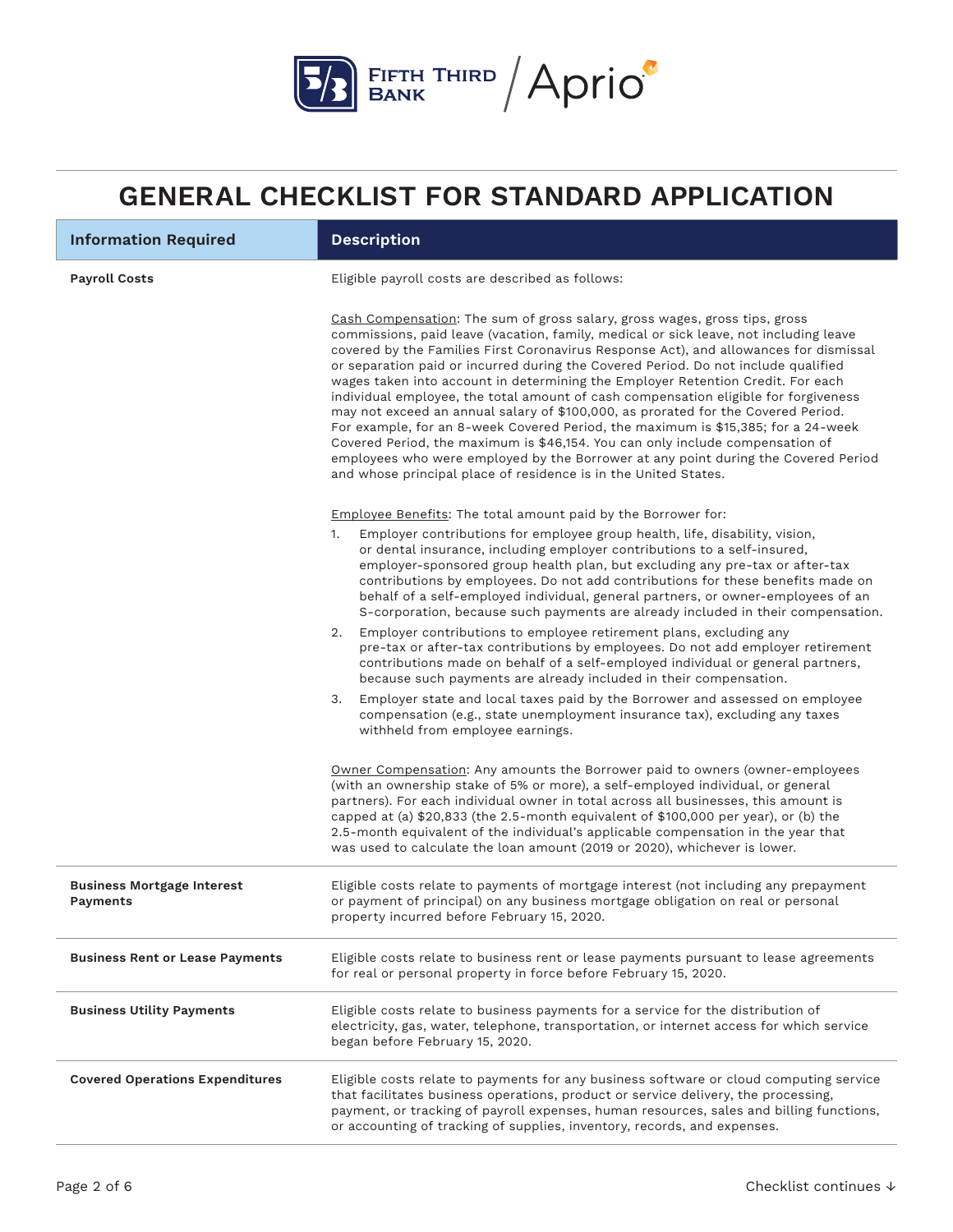

| <b>Information Required</b>                             | <b>Description</b>                                                                                                                                                                                                                                                                                                                                                                                                                                                                                                                                                                                                                                                                                                                                                                                                                                                                                                                                                                                                                                      |
|---------------------------------------------------------|---------------------------------------------------------------------------------------------------------------------------------------------------------------------------------------------------------------------------------------------------------------------------------------------------------------------------------------------------------------------------------------------------------------------------------------------------------------------------------------------------------------------------------------------------------------------------------------------------------------------------------------------------------------------------------------------------------------------------------------------------------------------------------------------------------------------------------------------------------------------------------------------------------------------------------------------------------------------------------------------------------------------------------------------------------|
| <b>Covered Property Damage Costs</b>                    | Eligible costs relate to costs related to property damage and vandalism or looting due<br>to public disturbances that occurred during 2020 that were not covered by insurance<br>or other compensation.                                                                                                                                                                                                                                                                                                                                                                                                                                                                                                                                                                                                                                                                                                                                                                                                                                                 |
| <b>Covered Supplier Costs</b>                           | Eligible costs relate to expenditures made to a supplier of goods for the supply of<br>goods that are essential to the operations of the Borrower at the time at which the<br>expenditure is made, and made pursuant to a contract, order, or purchase order in<br>effect prior to the beginning of the Covered Period (for perishable goods, the contract,<br>order, or purchase order may have been in effect before or at any time during the<br>Covered Period).                                                                                                                                                                                                                                                                                                                                                                                                                                                                                                                                                                                    |
| <b>Covered Worker Protection</b><br><b>Expenditures</b> | Eligible costs relate to operating or capital expenditures that facilitate the adaptation<br>of the business activities of an entity to comply with the requirements established<br>or guidance issued by the Department of Health and Human Services, the Centers<br>for Disease Control, or the Occupational Safety and Health Administration, or<br>any equivalent requirements established or guidance issued by a State or local<br>government, during the period starting March 1, 2020 and ending on the date on which<br>the national emergency declared by the President with respect to the Coronavirus<br>Disease 2019 (COVID-19) expires related to maintenance standards for sanitation,<br>social distancing, or any other worker or customer safety requirement related to<br>COVID-19, but does not include residential real property or intangible property.                                                                                                                                                                           |
| <b>Average FTE</b>                                      | This calculates the average full-time equivalency (FTE) during the Covered Period. For<br>each employee, enter the average number of hours paid per week, divide by 40, and<br>round the total to the nearest tenth. The maximum for each employee is capped at 1.0.<br>A simplified method that assigns a 1.0 for employees who work 40 hours or more per<br>week and 0.5 for employees who work fewer hours may be used at the election of the<br>Borrower.                                                                                                                                                                                                                                                                                                                                                                                                                                                                                                                                                                                           |
|                                                         | This calculation will be used to determine whether the Borrower's loan forgiveness<br>amount must be reduced due to a statutory requirement concerning reductions in<br>full-time equivalent employees. Borrowers are eligible for loan forgiveness for certain<br>expenditures during the Covered Period. However, the actual loan forgiveness amount<br>that the Borrower will receive may be less, depending on whether the Borrower's<br>average weekly number of FTE employees during the Covered Period was less than<br>during the Borrower's chosen reference period. The Borrower is exempt from such a<br>reduction if either of the FTE Reduction Safe Harbors applies. See the FTE Reduction<br>Safe Harbor instructions below.                                                                                                                                                                                                                                                                                                             |
| <b>FTE Reduction Exceptions</b>                         | Indicate the FTE of (1) any positions for which the Borrower made a good-faith, written<br>offer to rehire an individual who was an employee on February 15, 2020 and the<br>Borrower was unable to hire similarly qualified employees for unfilled positions on or<br>before (a) December 31, 2020, for a PPP loan made before December 27, 2020 or (b)<br>the last day of the Covered Period, for a PPP loan made after December 27, 2020; (2)<br>any positions for which the Borrower made a good-faith, written offer to restore any<br>reduction in hours, at the same salary or wages, during the Covered Period and the<br>employee rejected the offer, and (3) any employees who during the Covered Period (a)<br>were fired for cause, (b) voluntarily resigned, or (c) voluntarily requested and received<br>a reduction of their hours. In all of these cases, include these FTEs on this line only if<br>the position was not filled by a new employee. Any FTE reductions in these cases do<br>not reduce the Borrower's loan forgiveness. |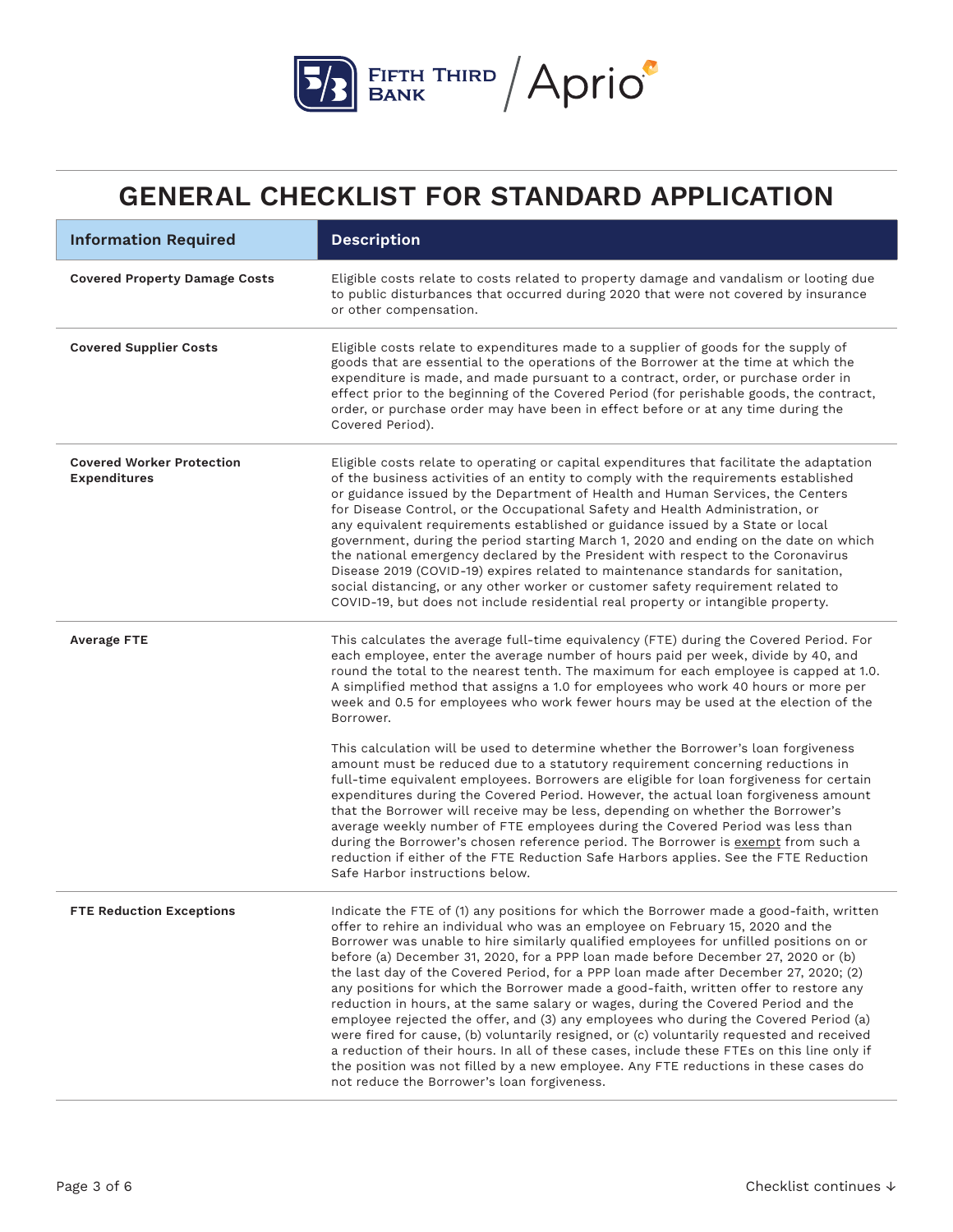

| <b>Information Required</b>                                  | <b>Description</b>                                                                                                                                                                                                                                                                                                                                                                                                                                                                                                                                                                                                                                                                                                                                                                                                                                                                                                                                                                                                                                                                                                                         |
|--------------------------------------------------------------|--------------------------------------------------------------------------------------------------------------------------------------------------------------------------------------------------------------------------------------------------------------------------------------------------------------------------------------------------------------------------------------------------------------------------------------------------------------------------------------------------------------------------------------------------------------------------------------------------------------------------------------------------------------------------------------------------------------------------------------------------------------------------------------------------------------------------------------------------------------------------------------------------------------------------------------------------------------------------------------------------------------------------------------------------------------------------------------------------------------------------------------------|
| <b>FTE Reduction Safe Harbor 1</b>                           | A safe harbor under applicable law and regulation exempts certain borrowers from the<br>loan forgiveness reduction based on FTE employee levels. Specifically, the Borrower is<br>exempt from the reduction in loan forgiveness based on a reduction in FTE employees<br>described above if the Borrower, in good faith, is able to document that it was unable<br>to operate between February 15, 2020, and the end of the Covered Period at the<br>same level of business activity as before February 15, 2020, due to compliance with<br>requirements established or guidance issued between March 1, 2020 and December<br>31, 2020 (or, for a PPP loan made after December 27, 2020, requirements established<br>or guidance issued between March 1, 2020 and the last day of the Covered Period), by<br>the Secretary of Health and Human Services, the Director of the Centers for Disease<br>Control and Prevention, or the Occupational Safety and Health Administration, related<br>to the maintenance of standards for sanitation, social distancing, or any other worker<br>or customer safety requirement related to COVID-19. |
| <b>FTE Reduction Safe Harbor 2</b>                           | A safe harbor under applicable law and regulation exempts certain borrowers from the<br>loan forgiveness reduction based on FTE employee levels. Specifically, the Borrower is<br>exempt from the reduction in loan forgiveness based on a reduction in FTE employees<br>described above if both of the following conditions are met: (a) the Borrower reduced<br>its FTE employee levels in the period beginning February 15, 2020, and ending April 26,<br>2020; and (b) the Borrower then restored its FTE employee levels to its FTE employee<br>levels in the Borrower's pay period that included February 15, 2020 by not later than (i)<br>December 31, 2020, for a PPP loan made before December 27, 2020, or (ii) the last day<br>of the Covered Period, for a PPP loan made after December 27, 2020.                                                                                                                                                                                                                                                                                                                             |
| Salary/Hourly Wage Reduction                                 | This calculation will be used to determine whether the Borrower's loan forgiveness<br>amount must be reduced due to a statutory requirement concerning reductions in<br>employee salary and wages. Borrowers are eligible for loan forgiveness for certain<br>expenditures during the Covered Period. However, the actual amount of loan<br>forgiveness the Borrower will receive may be less, depending on whether the salary<br>or hourly wages of certain employees during the Covered Period was less than<br>during the most recent full quarter before the Covered Period. The Borrower may be<br>eligible an elimination of the Salary/Hourly Wage Reduction amount if the Borrower<br>restored salary/hourly wage levels (a) for a PPP loan made before December 27, 2020,<br>December 31, 2020 or (b) for a PPP loan made after December 27, 2020, the last day of<br>the Covered Period.                                                                                                                                                                                                                                         |
| <b>Payroll Documents Each Borrower</b><br><b>Must Submit</b> | Documentation verifying the eligible cash compensation and non-cash benefit<br>payments from the Covered Period consisting of each of the following:                                                                                                                                                                                                                                                                                                                                                                                                                                                                                                                                                                                                                                                                                                                                                                                                                                                                                                                                                                                       |
|                                                              | Bank account statements or third-party payroll service provider reports<br>a.<br>documenting the amount of cash compensation paid to employees.                                                                                                                                                                                                                                                                                                                                                                                                                                                                                                                                                                                                                                                                                                                                                                                                                                                                                                                                                                                            |
|                                                              | Tax forms (or equivalent third-party payroll service provider reports) for the<br>b.<br>periods that overlap with the Covered Period:                                                                                                                                                                                                                                                                                                                                                                                                                                                                                                                                                                                                                                                                                                                                                                                                                                                                                                                                                                                                      |
|                                                              | Payroll tax filings reported, or that will be reported, to the IRS<br>i.<br>(typically, Form 941); and                                                                                                                                                                                                                                                                                                                                                                                                                                                                                                                                                                                                                                                                                                                                                                                                                                                                                                                                                                                                                                     |
|                                                              | State quarterly business and individual employee wage reporting and<br>ii.<br>unemployment insurance tax filings reported, or that will be reported,<br>to the relevant state.                                                                                                                                                                                                                                                                                                                                                                                                                                                                                                                                                                                                                                                                                                                                                                                                                                                                                                                                                             |
|                                                              | Payment receipts, cancelled checks, or account statements documenting the<br>C.<br>amount of any employer contributions to employee group health, life, disability,<br>vision or dental insurance and retirement plans that the Borrower included in<br>the forgiveness amount.                                                                                                                                                                                                                                                                                                                                                                                                                                                                                                                                                                                                                                                                                                                                                                                                                                                            |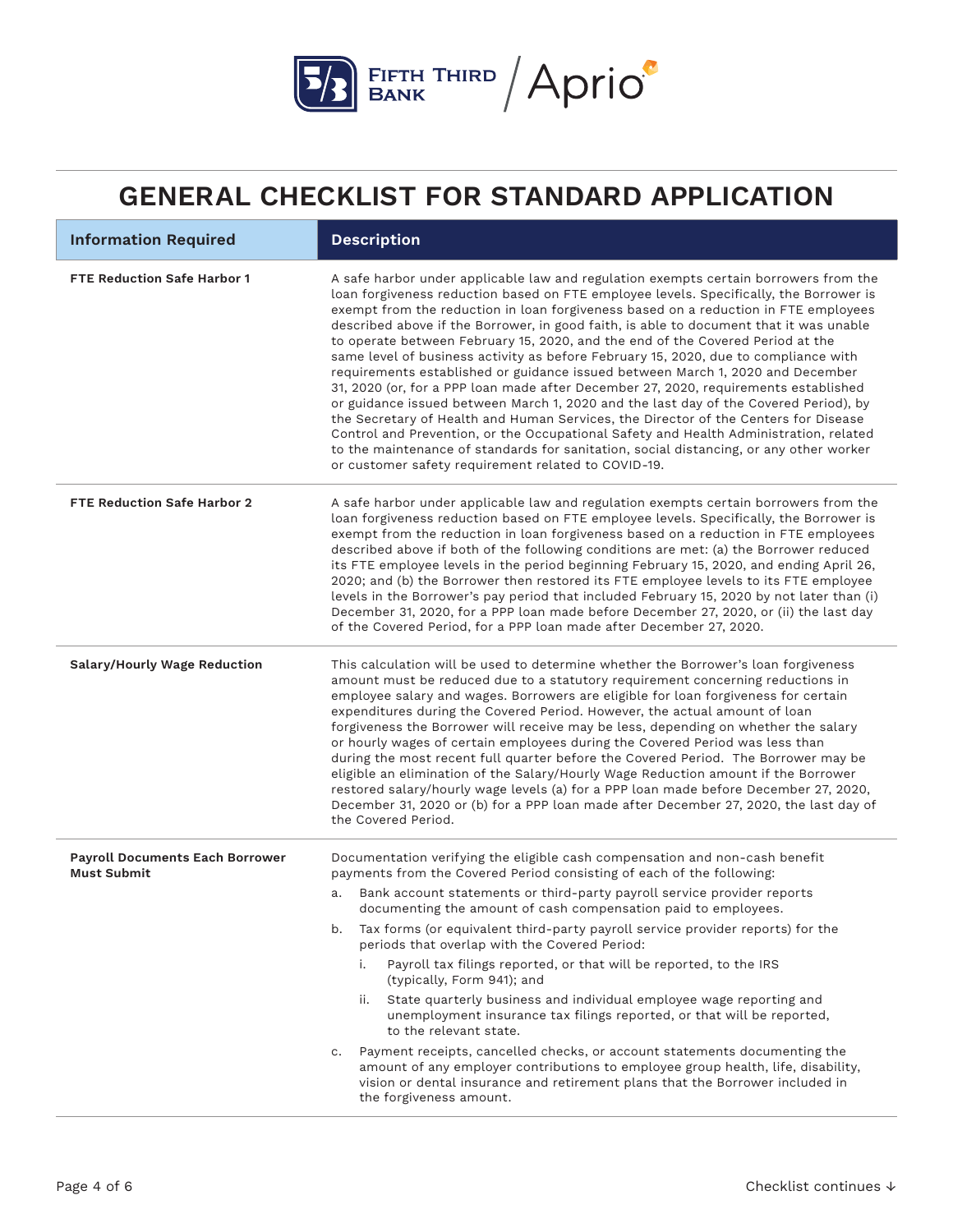

| <b>Information Required</b>                                     | <b>Description</b>                                                                                                                                                                                                                                                                                                                                                                                                                                                                                                                                                                                                                                                                                                                                                                                                                                                                                                                                                                                                                                                                                                                                                                                                                                                                                                                                                                                                                                                                                                                                                                                                                                                                                                                                                                                                                                                                                                                                                                                                                                                                                                                                                                                                                                                                                                                                                                                                                                                          |
|-----------------------------------------------------------------|-----------------------------------------------------------------------------------------------------------------------------------------------------------------------------------------------------------------------------------------------------------------------------------------------------------------------------------------------------------------------------------------------------------------------------------------------------------------------------------------------------------------------------------------------------------------------------------------------------------------------------------------------------------------------------------------------------------------------------------------------------------------------------------------------------------------------------------------------------------------------------------------------------------------------------------------------------------------------------------------------------------------------------------------------------------------------------------------------------------------------------------------------------------------------------------------------------------------------------------------------------------------------------------------------------------------------------------------------------------------------------------------------------------------------------------------------------------------------------------------------------------------------------------------------------------------------------------------------------------------------------------------------------------------------------------------------------------------------------------------------------------------------------------------------------------------------------------------------------------------------------------------------------------------------------------------------------------------------------------------------------------------------------------------------------------------------------------------------------------------------------------------------------------------------------------------------------------------------------------------------------------------------------------------------------------------------------------------------------------------------------------------------------------------------------------------------------------------------------|
| FTE Documents Each Borrower Must<br><b>Submit</b>               | Documentation showing (at the election of the Borrower):<br>The average number of FTE employees on payroll per month employed by the<br>a.<br>Borrower between February 15, 2019 and June 30, 2019;<br>The average number of FTE employees on payroll per month employed by the<br>b.<br>Borrower between January 1, 2020 and February 29, 2020; or<br>In the case of a seasonal employer, the average number of FTE employees on<br>c.<br>payroll per month employed by the Borrower between February 15, 2019 and<br>June 30, 2019; between January 1, 2020 and February 29, 2020; or any<br>consecutive 12-week period between February 15, 2019 and February 15, 2020.<br>The selected time period must be the same time period selected for purposes of<br>completing PPP Schedule A Worksheet. Documents may include payroll tax filings<br>reported, or that will be reported, to the IRS (typically, Form 941) and state quarterly<br>business and individual employee wage reporting and unemployment insurance tax<br>filings reported, or that will be reported, to the relevant state. Documents submitted<br>may cover periods longer than the specific time period.                                                                                                                                                                                                                                                                                                                                                                                                                                                                                                                                                                                                                                                                                                                                                                                                                                                                                                                                                                                                                                                                                                                                                                                                                                                                                           |
| <b>Nonpayroll Documents Each</b><br><b>Borrower Must Submit</b> | For categories a-c, documentation verifying existence of the obligations/services prior<br>to February 15, 2020 and, for all categories, eligible payments from the Covered Period.<br>Business mortgage interest payments: Copy of lender amortization schedule and<br>a.<br>receipts or cancelled checks verifying eligible payments from the Covered Period;<br>or lender account statements from February 2020 and the months of the Covered<br>Period through one month after the end of the Covered Period verifying interest<br>amounts and eligible payments.<br>b. Business rent or lease payments: Copy of current lease agreement and receipts or<br>cancelled checks verifying eligible payments from the Covered Period; or lessor<br>account statements from February 2020 and from the Covered Period through one<br>month after the end of the Covered Period verifying eligible payments.<br>Business utility payments: Copy of invoices from February 2020 and those paid<br>c.<br>during the Covered Period and receipts, cancelled checks, or account statements<br>verifying those eligible payments.<br>Covered operations expenditures: Copy of invoices, orders, or purchase orders<br>d.<br>paid during the Covered Period and receipts, cancelled checks, or account<br>statements verifying those eligible payments.<br>e. Covered property damage costs: Copy of invoices, orders, or purchase orders paid<br>during the Covered Period and receipts, cancelled checks, or account statements<br>verifying those eligible payments, and documentation that the costs were related<br>to property damage and vandalism or looting due to public disturbances that<br>occurred during 2020 and such costs were not covered by insurance or other<br>compensation.<br>f.<br>Covered supplier costs: Copy of contracts, orders, or purchase orders in effect at<br>any time before the Covered Period (except for perishable goods), copy of invoices,<br>orders, or purchase orders paid during the Covered Period and receipts, cancelled<br>checks, or account statements verifying those eligible payments.<br>Covered worker protection expenditures: Copy of invoices, orders, or purchase<br>g.<br>orders paid during the Covered Period and receipts, cancelled checks, or account<br>statements verifying those eligible payments, and documentation that the<br>expenditures were used by the Borrower to comply with applicable COVID-19 |